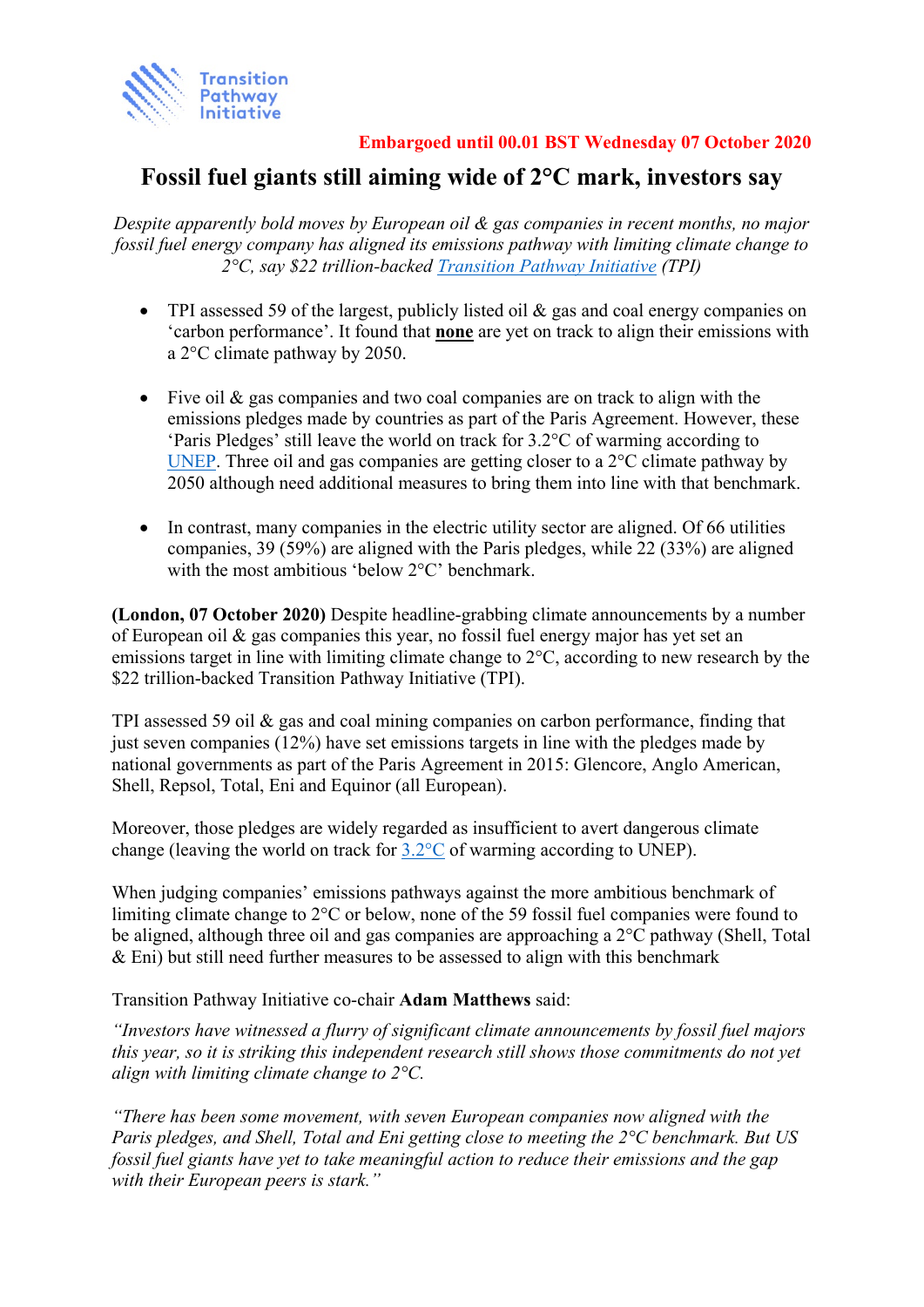



#### **Carbon performance of European oil & gas companies**

TPI also assessed 66 electric utility companies, finding that 39 (59%) were aligned with the Paris pledges, while 22 (33%) were aligned with the most ambitious 'below 2°C' benchmark.

# Report author **Professor Simon Dietz** explained the divergence between sectors:

*"The electricity sector is heavily regulated with regards to its emissions in some regions such as the EU and this likely explains some of the results we see.* 

*More broadly, the technologies needed for decarbonising electricity production are already there and often competitive on cost with fossil fuels, so the core business model is not under threat. For oil & gas companies, the route to Paris alignment is much more of a challenge to their basic reason for being. Some companies have started grappling with this challenge, but none have met it yet."* 

# **Climate governance shows little improvement**

TPI also assessed companies' 'Management Quality' or governance of climate risks. TPI measures management quality on a scale from Level 0 (Unaware) to Level 4 (Strategic Assessment), with the average score for energy companies coming in at 2.7 – just 0.1 higher than last year's result.

The research showed that 94% of energy companies now have a policy commitment to act on climate change, but fewer take the more advanced management quality steps. For example, just 9% of companies ensure consistency between their climate change policies and the positions taken by lobbying groups of which they are a member.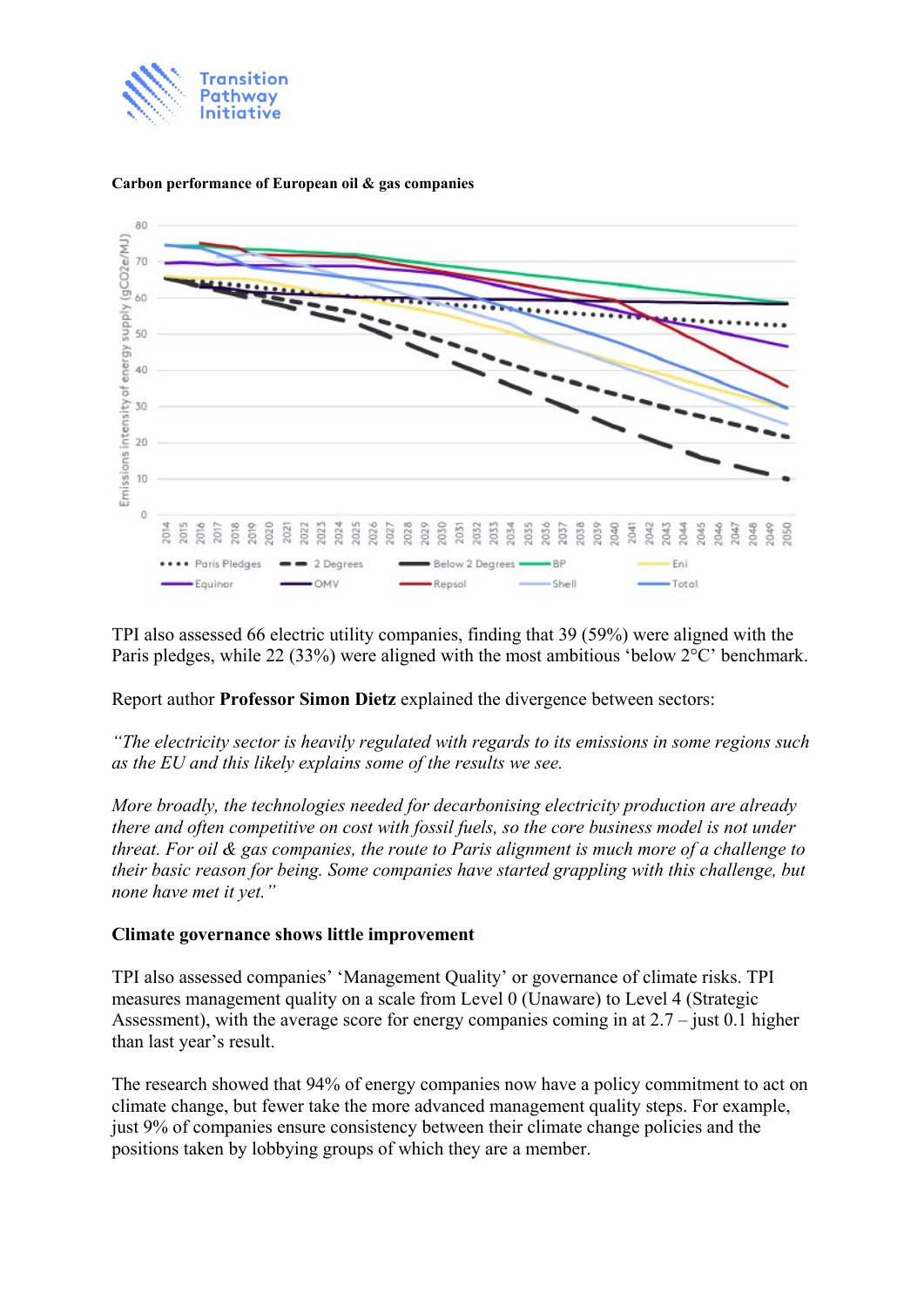

Twenty companies have improved their score since last year. For example, CMS Energy and Dominion Energy have moved up by having their operational GHG emissions verified for the first time. However, 13 companies have moved down a level. For example, Eneos, Neste and Suncor Energy moved down as a result of no longer disclosing their involvement in trade associations that are active in climate lobbying.

**Bill Hartnett**, Stewardship Director, ESG Investment, Aberdeen Standard Investments, said:

*"Aberdeen Standard Investments is proud to be a research funding partner for the Transition Pathway Initiative (TPI) as it continues its ground-breaking research mapping the companies' preparedness and progress in the transition to a low carbon economy.* 

*"TPI's latest report on global energy companies shows some encouraging signs of progress, particularly with more electric utilities and European oil and gas companies making 'net zero' commitments to align their strategies with the goals of the Paris Agreement. The key challenge is to turn these net zero pledges into actions and reflect ambitions in investment plans.* 

*"The report shows that the great majority of companies in these critical transition sectors are far from being 'Paris aligned' and that the coal sector is particularly challenged. High management quality scores are not always linked to adequate climate ambitions. This TPI research provides us with an important investment and stewardship tool to develop strategies to address these risks on behalf of our clients".* 

**Carola van Lamoen**, Head of Robeco's Sustainable Investing Center of Expertise said:

*"The decarbonization of the energy power is critical in achieving the ambition of limiting global warming to well-below 2°C. We are encouraged by TPI's finding that a growing number of companies are aligned with a low carbon scenario. Over the past year we have seen momentum particularly in the oil and gas industry, partly driven by investor engagement.* 

*Still, with only 37% of energy companies aligned with at least the Paris Pledges, and 18% aligned with the most ambitious Below 2°C benchmark in 2050, there clearly remains a long way to go. Robeco is committed to continuing our engagement efforts to drive corporate climate action."* 

# **Notes to editors**

- For more information or exclusive interviews with the TPI team please contact: **Miranda Barham**, ESG Communications  $miranda@esgeomms.com$  +44 (0) 7899 030304
- TPI's company assessments are divided into 2 parts:
- 1) 'Management Quality' assesses companies' management/governance of greenhouse gas emissions and the risks and opportunities arising from the low-carbon transition against 19 indicators. The energy sector report assessed 163 companies on Management Quality.
- 2) 'Carbon Performance' involves quantitative benchmarking of companies' emissions pathways against 3 benchmark scenarios. The energy sector report assessed 125 companies on Carbon Performance. The 3 benchmark scenarios are: